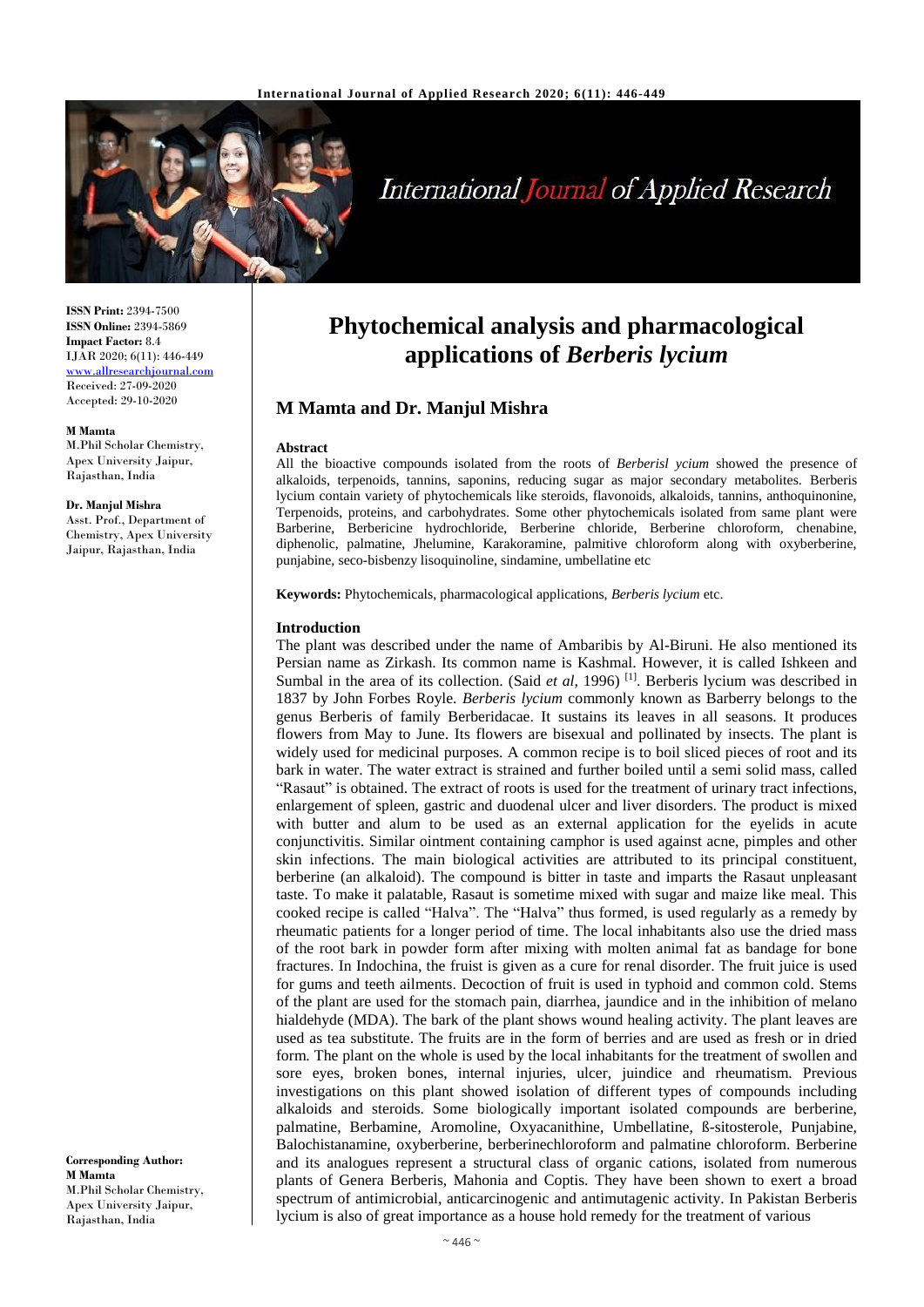diseases. Antioxidants are substances which scavenge or eliminate free radicals from living bodies. The main purpose of the antioxidants is to slow down or eliminate the oxidation processes. The ultimate end of oxidation processes is to produce free radicals. These free radicals produced inside the living bodies are the main source of cancer cells. Antioxidants terminate oxidation processes by removing free radical intermediates by being oxidized themselves. The antioxidants are basically the reducing agents. It was thought that antioxidants are useful for better health but the large clinical trials did not detect any benefit. Afterwards it was suggested that the excessive use of antioxidants may be harmful. The antioxidants can be used industrially as well. Antioxidants are used as food preservatives, in cosmetics and preventing the degradation of rubber and gasoline. The chemical structure of all the antioxidants contains hydroxyl groups which actually take part in the oxidation reduction process. Antioxidants are classified as naturally occurring antioxidants and synthetic antioxidants. Naturally occurring antioxidants are some minerals, vitamins and phytochemicals. Minerals containing cupper, iron, zinc, maganese and selenium metals are useful antioxidants. The vitamins are vitamin B, vitamin C and vitamin E. Phytochemicals are mostly flavonoids. Synthetic antioxidants are mostly phenolic compounds that perform the function of scavenging and capturing free radicals. These include butylated hydroxyl anisole (BHA), butylated hydroxytoulene (BHT), propyl gallate and metal chelating agent (EDTA), tertiary butyl hydr2oquinone (TBHQ) and nordihydro guratic acid (NDGA). The chemical structure of all the antioxidants contains hydroxyl groups which were helpful for oxidation reduction processes. Keeping in view the therapeutic effect of *Berberis lycium* the roots of the plants were subjected for phytochemical studies. The isolated compounds after identification showed that they contain hydroxyl groups. Due to the presence of hydroxyl groups in the compounds including different extracts were subjected to antioxidant activities. The earlier research showed only the antioxidant studies of plant extracts. The antioxidant activities of the fruit of *Berberis lycium* was studied voltametrically. There were no reports of antioxidant activities of root extracts of this plant. The details of the structural effect on free radical scavenging was tried to study in this report. The main focus of the research was to find whether hydroxyl groups present on the isolated compounds were able to scavenge free radicals or not.

#### **Berberis lycium**

**Occurrence:** The plant is generally found in Himalayan regions of India, Pakistan and some part of Nepal.

**Nomenclature:** The plant is known as "Kimal" in the local area of extraction that is in Doda area of J&K, India. Apart from this the commonly used names of this plant are: English: Indian Barberry Hindi: Kashmal or Kasmal Urdu: Ishkeen

### **Taxonomical classification**

| Kingdom:  | Plantae         |
|-----------|-----------------|
| Division: | Magnoliophyta   |
| Class:    | Magnaliopsida   |
| Family:   | Berberidaceae   |
| Genus:    | <b>Berberis</b> |
| Species:  | lycium          |

#### **Phytochemistry**

Phytochemistry is the branch of chemistry that deals with the study of phytochemicals. It can be considered as abridging branch between botany and chemistry. This branch investigates the structures, function pharmacological activities of phytochemicals and their synthesis for further use. Phytochemistry thus revolves around the investigation of phytochemicals.

Phytochemistry deals with the methods of extraction, separation, purification and identification of different constituents present in the plant; thus it involves the exploration of old and new advanced techniques to understand the nature and functions of the active compounds present in the plant.

Phytochemical analysis begins with the extraction of phytochemicals or in common language we can say the digging out of the constituents present in the plants. To extract the constituents from the plant material a researcher has to make sure that the constituents are not destroyed or disintegrated while the extraction process and can be isolated easily from plant extract. There are various standard methods to carefully extract the constituents depending upon the nature of plant and the part of the plant utilized. Generally the plant part to be extracted is separated carefully from plant and dried for 72 hours in shady area in sunlight. After it is dried it is crushed into powdered form, further the powdered material is dissolved into appropriate solvents and thus a plant extract is formed which is labeled and taken to laboratory for further investigations. Alcohol is widely used as a solvent for the initial extraction processes. Polarity of the solute is kept in mind while choosing the solvents used for extraction of bio molecules. Polarity order of some of the commonly used solvents in order of increasing polarity is given below:

#### **Hexane< Chloroform< Ethyl acetate< Acetone< Methanol< Water**

#### **Material and Methods**

General laborartory and aseptic techniques as described in Dodds and Roberts (1984) were followed. Aseptic techniques were carried out in a Laminar Air Flow Bench (Klenzaids, India) equipped with a germicidal UV lamp.

Clean glassware of Corning or Borosil brands were used. They were washed in acidified dichromate, detergent and in running tap water. Glassware were rinsed in distilled water and dried before use. Pre-sterlised plastic were used in this study from Tarsons (India), Laxbro (India) and Falcon (USA) brands. Distilled water of reagent grade was used for the preparation of all the solutions and reagents.

Laboratory grade chemicals from Glaxo or SDS (India) were used for preparation of tissue culture media. Analytical grade chemicals were used for preparation of reagents and solutions. Salts were weighed using a monopan balance (Sartorious, Germany).

The medicinal shrub used in this study is *Berberis lycium*. The root samples of the plant were collected in good condition, without any mechanical, biological or microbiological damage from the Chiralla area of Doda district, Jammu and Kashmir, India in July and August months of 2019.

#### **Materials and Methods**

Roots of *Berberis lycium* were collected from district Doda, (Jammu and Kashmir) India. The plant was identified by Botanical section of University of Jammu. The roots were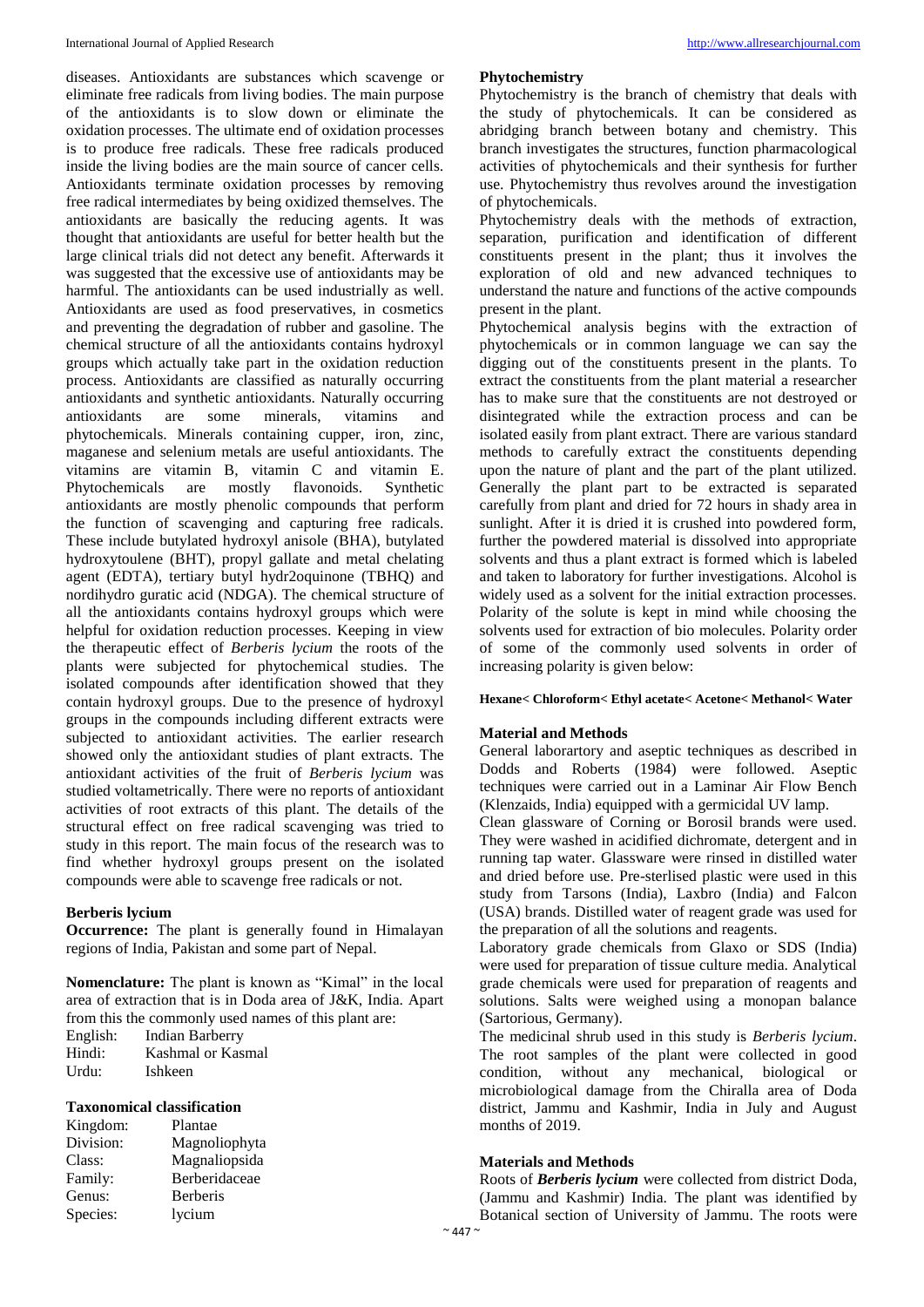thoroughly washed with water to remove dust and other contaminants. The clean roots were dried under shade at room temperature for two months. The roots were assumed completely dried, as there was no significant change in weight with the time. They were cut into small pieces and then pulverized into fine powder. 2kg of powdered material were extracted three to four times with 8 liters of Pet ether for fifteen days. After every extraction, plant material was removed from solvent by decantation. The extract was evaporated to obtain 0.21g of dry residue. Plant material, after ether extraction, was again dried and further extracted with methanol two to three times for a month with total 13 liters of the solvent. After that it was filtered. Methanol extract was evaporated similarly under reduced pressure to yield 350ml of dark brown syrup of methanol extract. Methanol extract was mixed with 750ml of 5%hydrochloric acid. Supernatant along with precipitates, formed on the acid addition, were kept in refrigerator overnight and then filtered. These precipitates after drying, weighed 10.2 g representing compound (berberine). The filtrate (1025ml) was adjusted to pH 8-10 by adding 30% ammonia. The precipitates formed under basic conditions were allowed to settle down in the form of salt and filtered. The filtrate was extracted with 10 liters of chloroform.

Chloroform extracts were evaporated on rotary evaporator to yield 10g of chloroform residue. The pH of aqueous layer was adjusted at 7 by the addition of HCl. This neutral aqueous layer was extracted with 6 liters of n-Butanol. n-Butanol extracts were evaporated on rotary evaporator to yield 12.1g of dry residue. The pet ether extract was evaporated under reduced pressure to yield 0.21g of dry extract. This dry extract was than subjected to fractionation by column chromatography. Elution was made with Pet ether / Ethyl acetate (6:4). It afforded one pure compound (ß-sitosterol) and other impure fractions were collected and again subjected to fractionation by passing through a column. Elution was made with Pet ether / ethyl acetate (8.5:1.5). Another pure compound was obtained which is (4, 4dimethylhexadeca-3-ol). 10 g of dry chloroform extract was dissolved in CHCl3, adsorbed on silica and was subjected to column chromatography over silica gel eluting with n-hexane/chloroform in increasing polarity to get Compound (butyl-3-hydroxypropyl phthalate) and (3(4'-(6 methyl butyl) phenyl) Propan-1-ol). The remaining impure fractions were again collected and subjected to column chromatography using chloroform/methanol in increasing polarities to get compound (3-(4'-(6-methyl butyl) phenyl) Propan-1-ol). Spectral Techniques Melting points were recorded using a digital Gallenkamp (SANYO) model MPD.BM 3.5 apparatus. IR spectra were recorded on AT-

FT-IR Spectrophotometer (Omnic) using KBr pellets.1Hand 13C-NMR spectra were recorded on Bruker spectrometers (AM-300). Chemical shifts have been reported in parts per million (ppm) relative to SiMe4.The coupling constants are reported in Hz. Mass spectra was acquired (EI, 70eV) recorded on Mass Spectrometer Mat 312 system. The purity of isolated compounds was checked on pre-coated TLC plates and by their sharp melting points.

## **Antioxidant Activity of plants extracts and isolated compounds**

Stable DPPH (2, 2 Diphenyl, 1-picrylhadrazylhydrate) radical has been used as a reactive compound to measure antioxidant activity When DPPH reacts with an antioxidant the reaction proceeds with change in color (from deep violet to light yellow), which can be measured at 518nm. The extracts and isolated compounds were tested in the DPPH free radical scavenging test by modified method outlined in literature. Solutions of four extracts (pet ether, Methanol, chloroform, and n-Butanol) and isolated fractions of Pet ether, chloroform and methanol were prepared in methanol and assayed for antioxidant activity. 20mg of dry extract and isolated fractions were mixed with 20ml of methanol in each case. The solution of DPPH (100µM) was also prepared in methanol. 2.5ml of DPPH solution was mixed with 0.5ml of extract solution. The mixture was kept in dark for one minute and then decrease in absorbance at 518nm was monitored after every one minute for fifteen minutes. Solution containing 2.5ml DPPH and 0.5ml methanol was used as a blank. The solution of Gallic acid  $(10\mu)$  was used as a positive control. Radical scavenging activity was calculated by following formula.

Antioxidant Activity of *Berberis lycium* extracts the antioxidant activities of petroleum ether, methanol, chloroform and n-Butanol extracts were studied by means of DPPH free radical discoloration method. The Gallic acid was used as a standard for positive control and DPPH as radical scavenger. Antioxidant Activity of Isolated compounds. The antioxidant activities of berberine, βsitosterol, 4,4 dimethyl hexadeca 3-ol, butyl -3 hydroxypropyl phthalate and 3-[4-(6-methyl butyl) phenyl] propan-1-ol were also subjected for antioxidant assay. The Gallic acid was used as a standard for positive control and DPPH as radical scavenger.

## **Observation and Result**

The phytochemical analysis of *Berberis lycium* was conducted and the results observed are presented in tabular form;

| <b>Phytochemical</b> | <b>Test Used</b>          | <b>Observation</b>                     | <b>Inference</b> |
|----------------------|---------------------------|----------------------------------------|------------------|
| Alkaloid             | Wagner's test             | Brown flocculants precipitate observed | Present          |
| Terpenoid            | TLC                       | Colored spots of monoterpens           | Present          |
| Saponins             | Froth formation method    | Emulsion is formed                     | Present          |
| Phenolic Acid        | Chromatographic method    | Minute color change                    | Present          |
| Flavonoids           | NaOH test                 | Yellow color appeared                  | Present          |
| Tannins              | Ferric chloride test      | Blue black color observed              | Present          |
| Glycoside            | Fehling's test            | Red precipitates formed                | Present          |
| Reducing sugar       | <b>HCL</b> test           | Brown solution is formed               | Present          |
| Steroids             | Chloroform test           | Color changed from violet to green     | Present          |
| Amino Acids          | Thin layer chromatography | Violet purple color observed           | Present          |

The extract of *Berberis lycium* root showed the presence of the phytochemicals like alkaloids, glycosides, phenolics, saponins, tannins, flavonoids, terpenoids etc. Apart from these diheptanoids were present in very low negligible quantity.